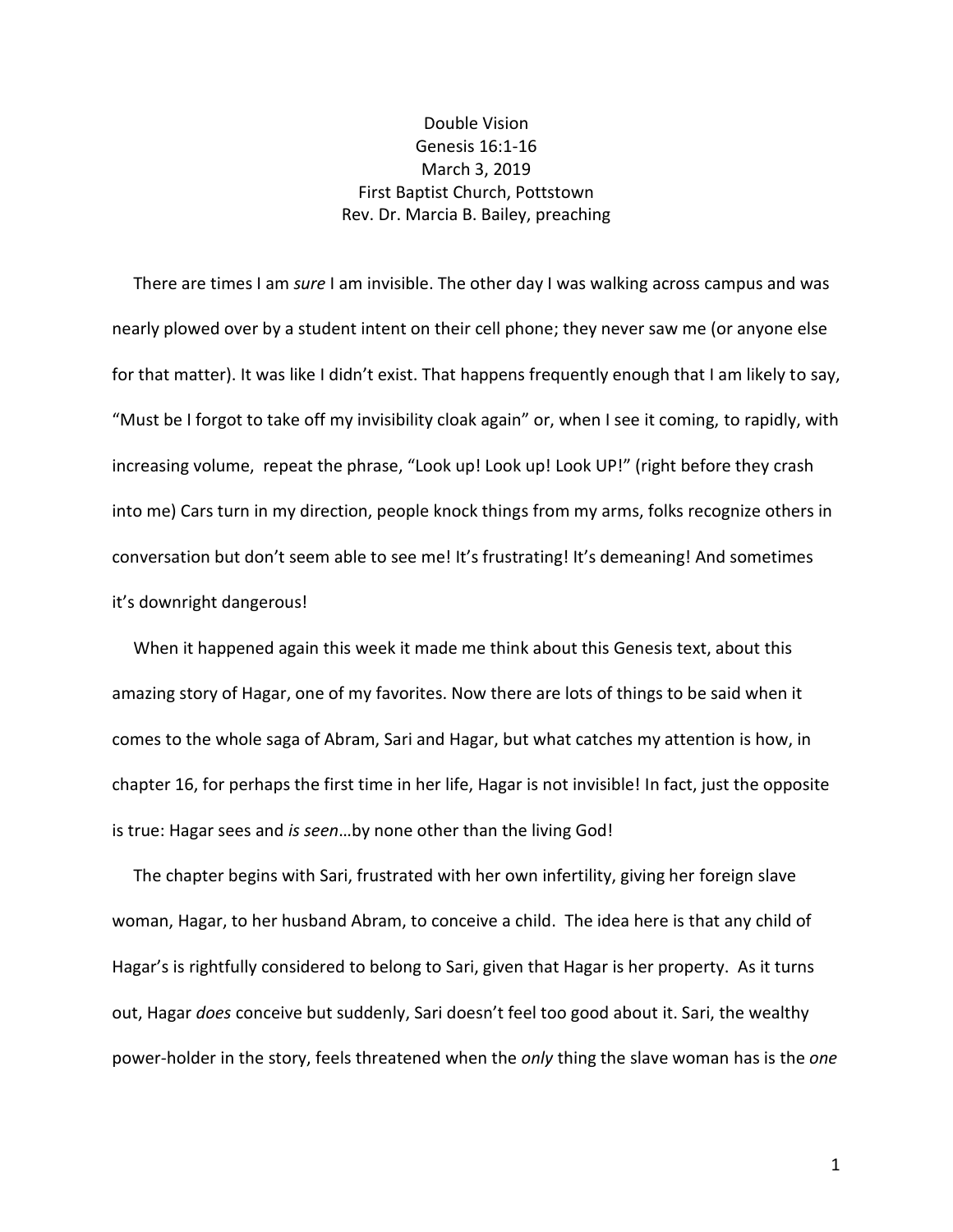things Sarai wants, to have a child. So, the text tells us that after beating her, Sari banishes Hagar, sending her---pregnant, out in the desert presumably to die.

 It is there, in the desert, frightened and alone, that the seemingly invisible Hagar is truly *seen*. Beside a stream of water she encounters none other than Yahweh, who appears as an angel, calling her by name and asking, "Where have you come from and where are you going?" When Hagar tells the truth that she's been run off by her owner, God instructs her to return to Sari with the promise that God "will so greatly multiply your offspring that they cannot be counted for the multitude," assuring her of a son (the most valuable of children in that time), Ishmael---meaning "God hears," because she has suffered. In response, Hagar proclaims: "You are El-roi!" The God who sees. And she wonders, "have I really seen God and remained alive after seeing?"

 What's remarkable to me about this passage is that God SEES Hagar and equally remarkable is the fact that Hagar SEES God! Of all the people in the universe for God to single out, it's Hagar! God *sees* her…. sees her as an individual, a person, a woman in need. God *sees* her, really sees her…in her poverty, her enslavement, her lack of resources and power. God *sees* Hagar, *really* sees her…in her fear as she waits in the desert, her loneliness, her pregnancy, her despair! God sees this one, this ordinary woman of no cultural regard; God sees her desolation in the dessert and God comes to her, comforts her, and in her poverty of spirit, God gives her hope!

 But that's not all! Hagar SEES God! The Hebrew scriptures are pretty adamant that those who see God will perish. In Ex. 33:20 God says to Moses, "you cannot see my face; for no one shall see me and live." In Judges 6:22 a fearful Gideon begs, "Help me, Lord God! For I have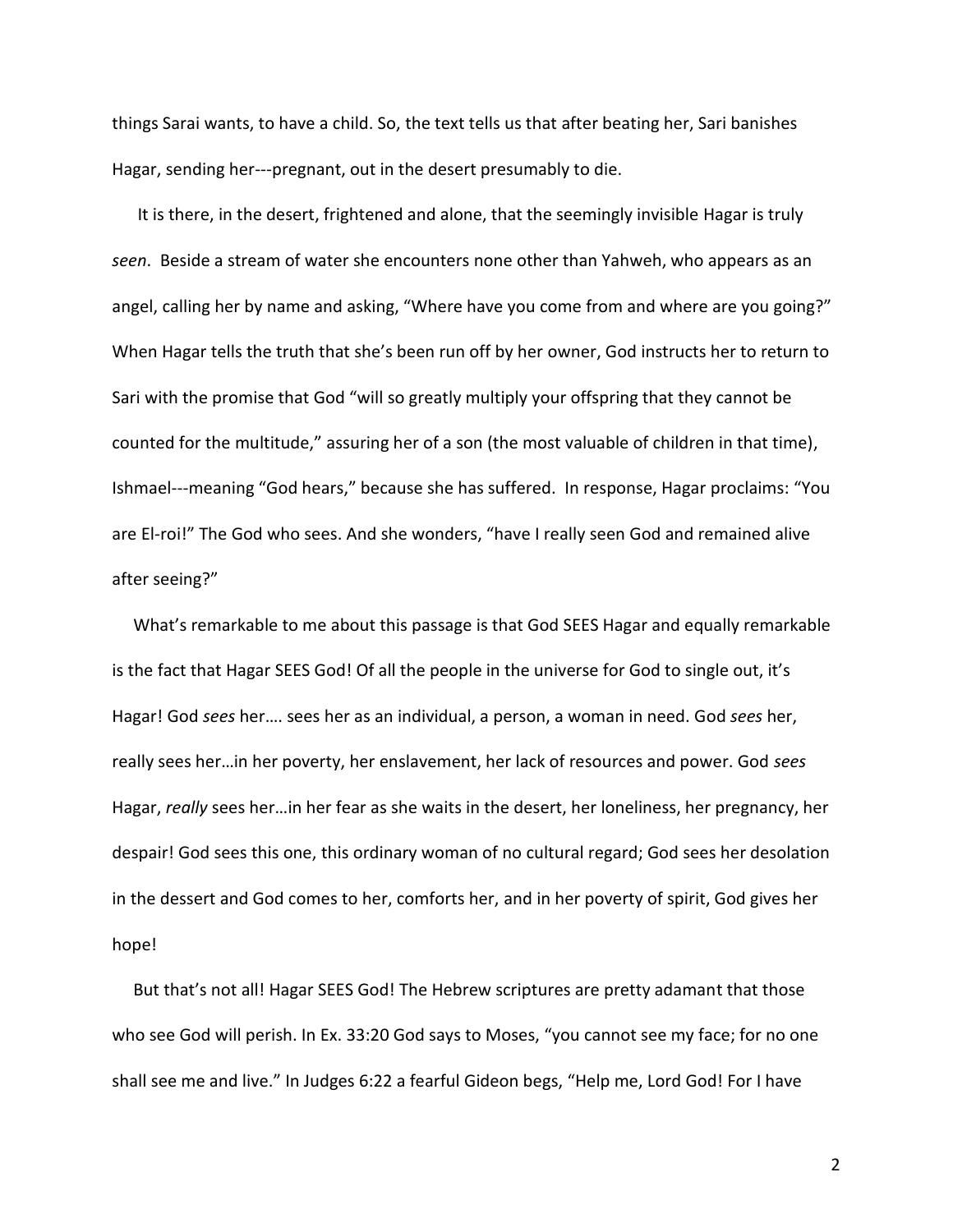seen the angel of the Lord face to face!" And later in the same book, Judges 13:22, a man by the name of Manoah says to his wife, "We shall surely die, for we have seen God." Mortals aren't supposed to see God; at least, they aren't, according to Hebrew scriptures, supposed to see God and *survive*. But just as clearly as God see Hagar, Hagar herself sees God! She not only *sees* God, but she is the very first person, male or female in the Hebrew text, to *name* God! El-roi the God who sees!

 Hagar saw God! She recognizes God in the midst of this vast, deserted place. She acknowledges God's presence in spite of her fear and deep despair. At a moment when she may have thought that her options had run out, her resources depleted, her life at an end, Hagar has the sense to know that it is *God* who is near, God who is speaking, God who is calling her name! And she is *not afraid*! And she does not doubt herself! Nowhere in the text does it suggest that Hagar is uncertain of whom she is conversing with! Hagar speaks to God and as she does, she sees herself as God's own. She recognizes that she is cared for by God, loved by God, comforted by God, blessed by God. "Now you have conceived and shall bear a son; you shall call him Ishmael, for the Lord has given heed to your affliction." Ishmael, the very son who becomes the progeniture of the twelve tribes of Islam and who's his direct descendant is none other than the Prophet Mohammad.

 What *is* it that makes us seem invisible to others? What is it that makes us feel invisible to God? I suspect that when it seems like no one around us can see us, it many have something to do with the pace we collectively keep in our daily lives, frantically moving from one place, one responsibility, one thought, one idea, to the next. We get so into our own selves, our own stuff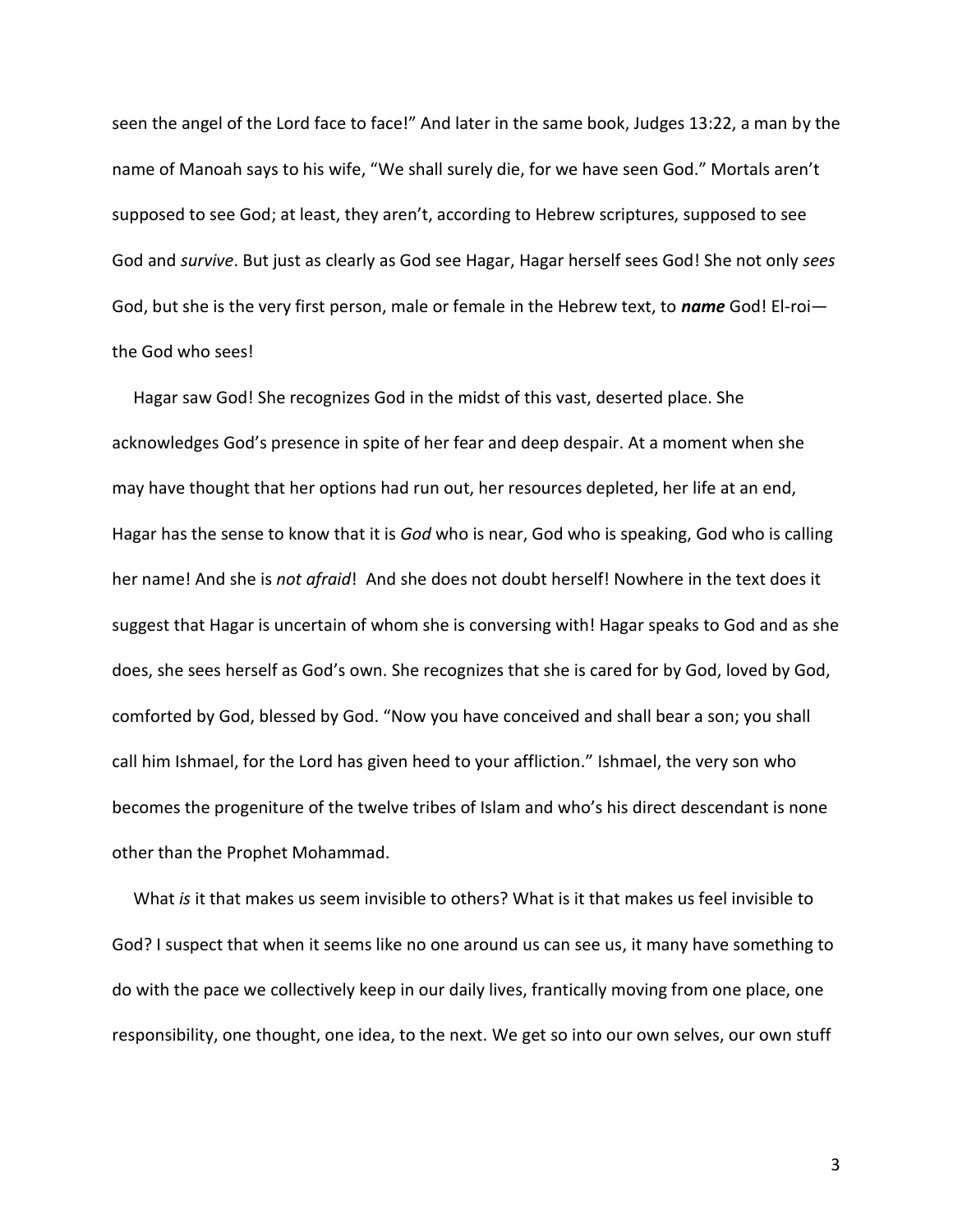that sometimes we literally fail to see the people around us, to acknowledge them and appreciate their presence.

 Sometimes we are invisible because of our skin color or our age or our gender or our race. Studies show that *three* is the critical number of women who need to sit on an executive board before any of the men around the table will take any and all of the women in the room seriously. It's startlingly sad, but true. We make invisible those who disturb us—the poor, the mentally ill, those without homes. I am convinced this happens, not because they are so *different* from us, but because they are *so much like us* that it scares us. Who and what do we not want to see? The Hagar's of the world are troubling to look at. And so, we make them invisible, hoping that they will not hold up the mirror to us so that we must see them and in doing so, see our own true selves.

 And what about our vision when it comes to seeing God? I have asked you on a pretty regular basis: where have you seen God this week? Can you name a time and place? Do you ask yourself that regularly? All too often we fail to recognize the very face of God in the people we pass on the street, the ones who share our dinner table, or sit in our classrooms, occupy the next cubicle, or worship by our sides. All too often we miss seeing God in the incredible beauty of the world around us or in the touch of a hand upon our own. Teri Hoffman emailed me Friday to say, "God is showing up. I started making a list of blessings in all of this," referring to the trauma of Lloyd's recent stroke. Hagar possessed a spirit that was undoubtedly on the lookout for God; she was wise enough, like Teri, not only to recognize, but to name the presence of God in her midst.